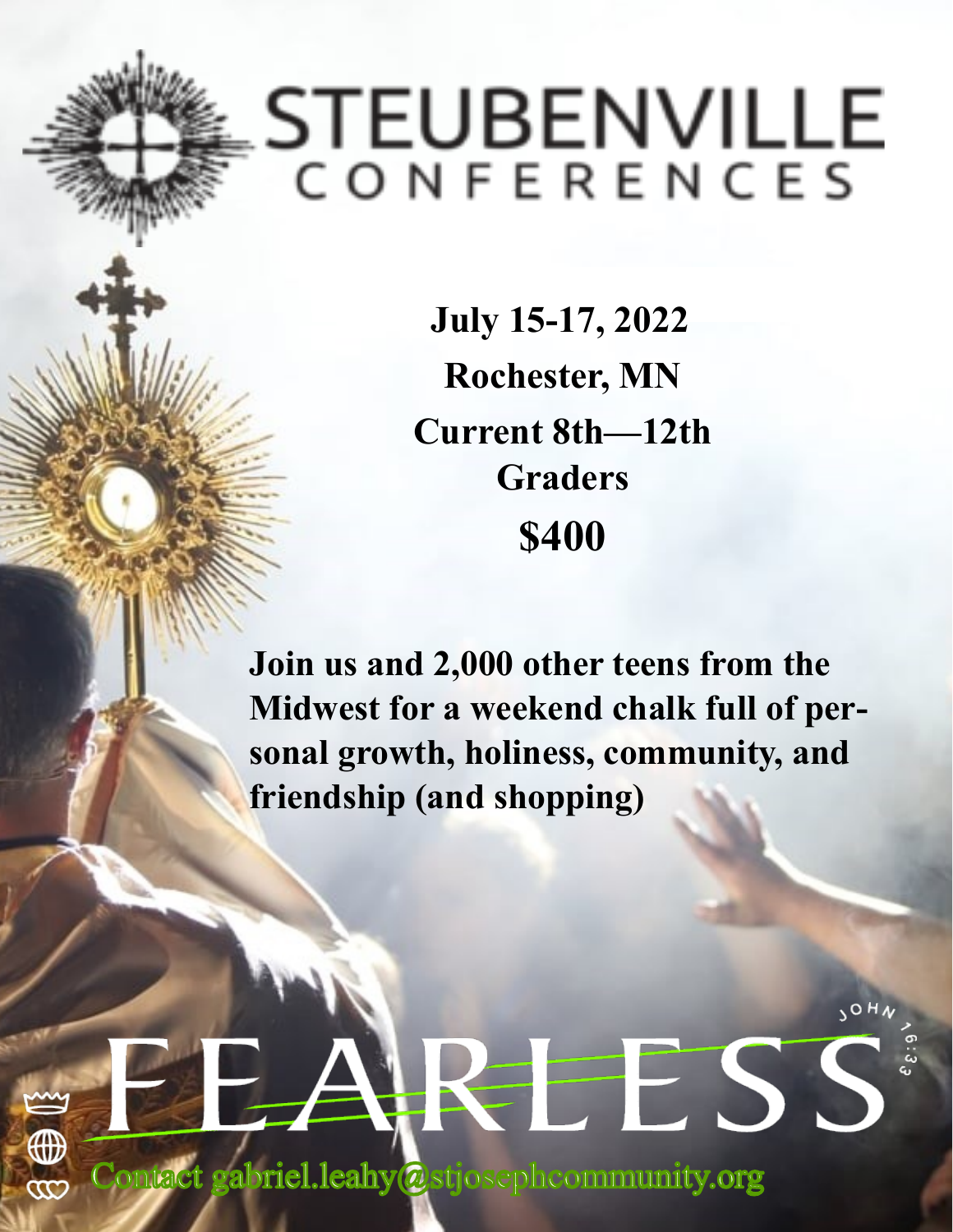## **Parents Are Welcome**

Parents, if you would like to join us for the weekend, you are more than welcome too! This is a powerful experience for all who attend, even the leaders. Christ has something amazing in store for all of us, Steubenville is an amazing opportunity to be reminded of that. Witnessing God work in your teen's life can be very impactful.

**Parent Cost: \$250**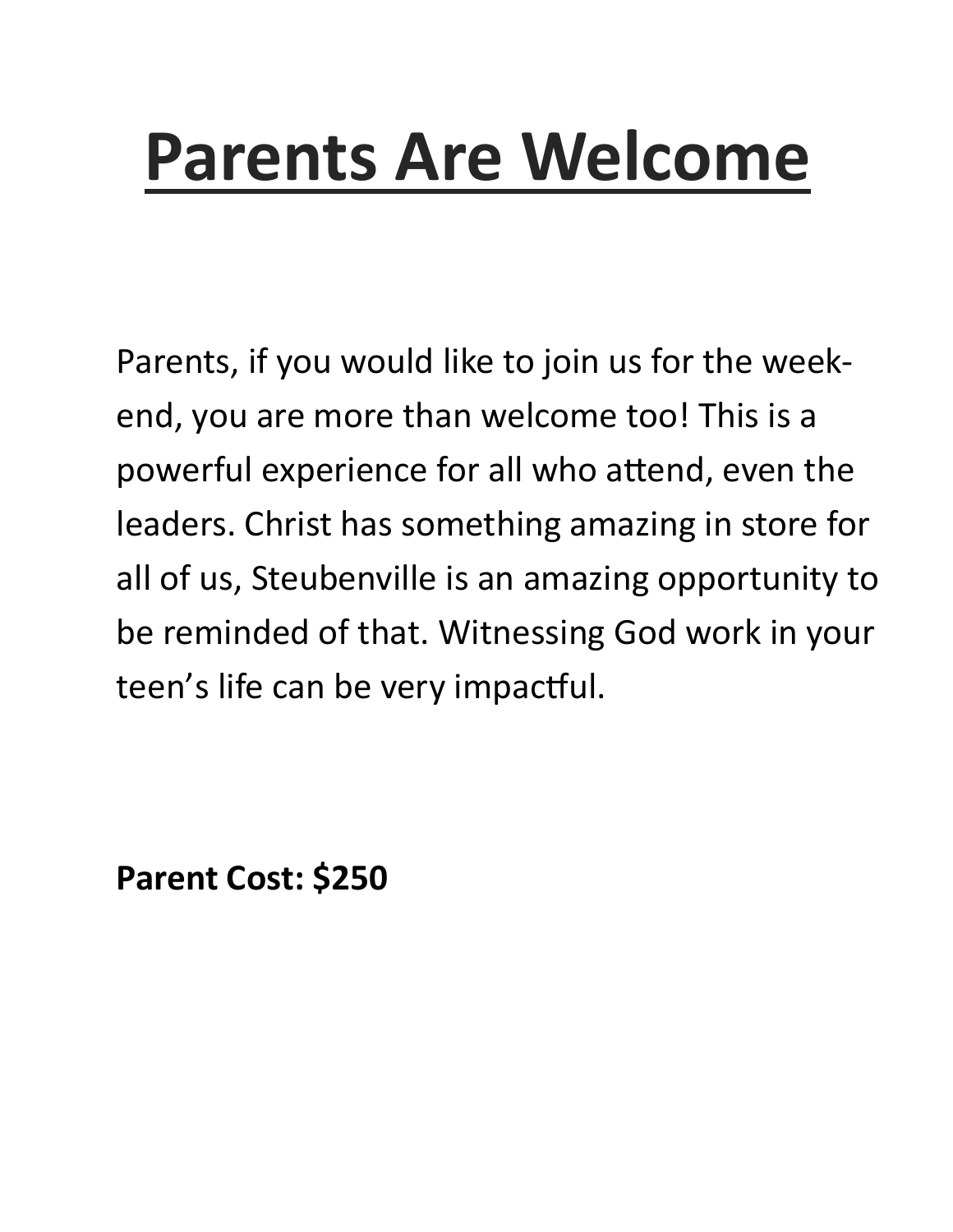## **Steubenville Conference FAQs**

#### **What happens at a Steubenville Conference?**

Our group will join up with 2,000+ other teens from around the Midwest to experience Jesus through inspiring talks, praise & worship, the Sacraments, small group time, and much more. Youth will hear key note talks, attend workshops, and break into men/ women sessions to help grow deeper in faith and relationship with Jesus. Live worship band (Sonar) leads the group in prayer as well as up-beat dancing music. We attend Mass every day, confession is offered throughout the day, and we finish the evenings with powerful Adoration where the Spirit moves deeply. As a group we unpack our experiences throughout the weekend and grow in friendship with one another.

#### **What is the Conference Schedule?**

Friday the conference begins at 4pm with Mass and will wrap up our evening around 10pm. Saturday the conference runs from 7:30am-11pm. Sunday the conference starts at 8am and wraps up at noon. As a group we will gather mid-day Friday for lunch and a send-off blessing and then car pool down to Rochester. On Sunday we will have lunch on our way home and return to St. Joseph mid/late afternoon. (See attached schedule)

#### **Where is the Conference? Where do you stay?**

We are attending the Steubenville Conference held at the Mayo Civic Center in Rochester, MN. For this conference we will be staying at a hotel near the Civic Center (actual hotel TBD yet) in Rochester. Most of our time is spent at the Civic Center for the conference and the hotel is only for overnight accommodations and breakfast.

#### **Steubenville? What/Where is that?**

Steubenville Conferences originated at the Franciscan University of Steubenville in Ohio. The conference grew in such popularity that they now host the conference 5 times at the University PLUS at 18 regional areas across the US—reaching about 50,000 teens each summer! Each location has a "host team" of speakers, a Priest, and a worship band.

#### **Partnership For Youth? Who are they?**

PFY was founded in 2001 and hosted the very first Steubenville North Youth Conference in St. Paul at the University of St. Thomas. Since then they have also added hosting the conference in Rochester and one in WI. They have expanded to offering other great transformational experiences for teens, such as Ignite Nights & the Rise Up Conference for Middle School youth and other events and trainings for teens and adults alike. Since they opened 20 years ago, they have served over 69,000 teens from 2 countries, 20 states, and 52 dioceses!

#### *"Each time I go I fall in love with Christ all over again…" -Youth Conference Participant*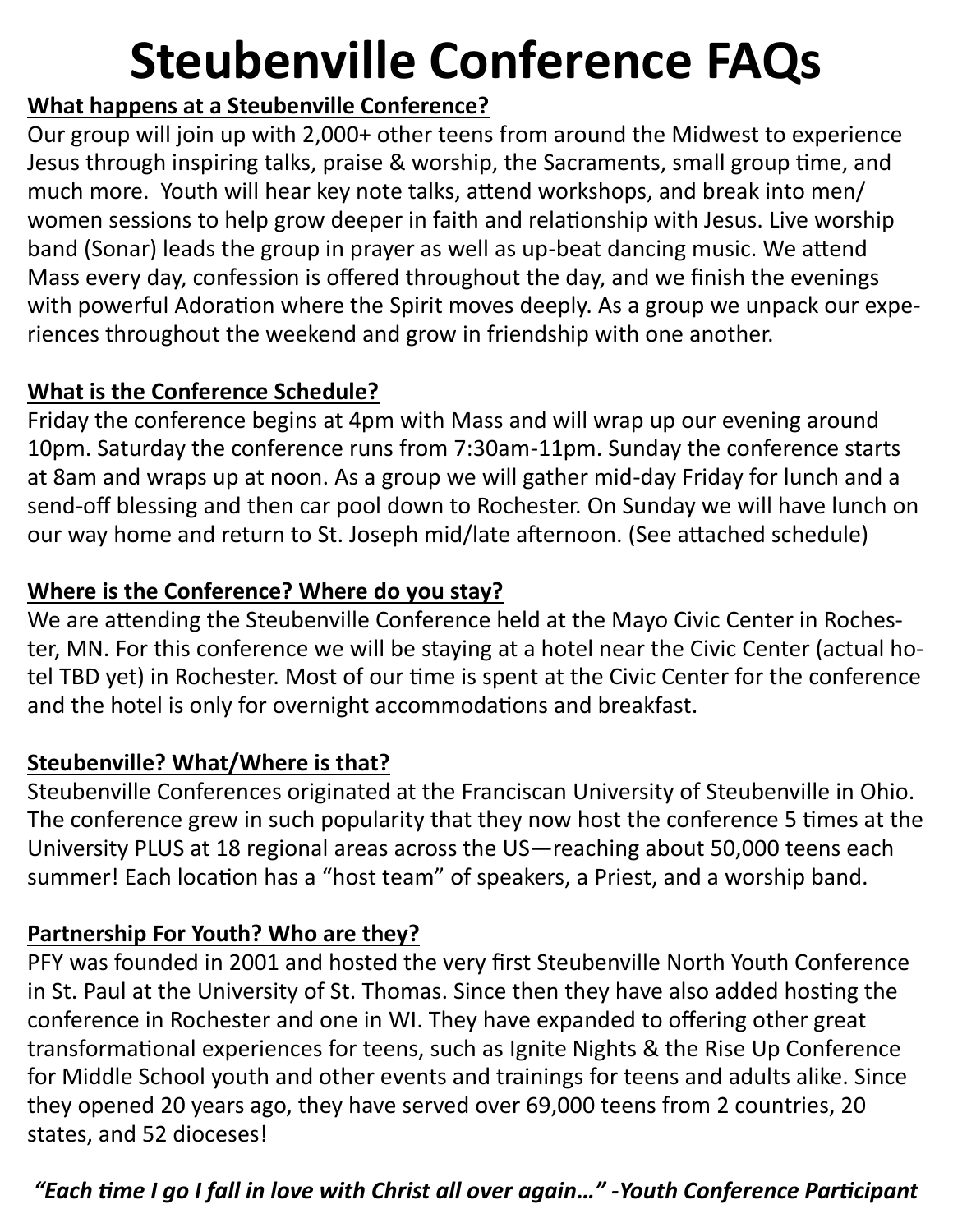#### 2022 Youth Conference Schedule Steubenville Rochester / July 15-17



**STEUBENVILLE YOUTH CONFERE** 

2022

- 3:15 5:15 pm Recharge Marketplace / Small Groups
- 3:30 4:15 pm Workshop One: Restored Relationship: Prayer
- 4:30 5:15 pm Workshop Two: Restored Peace
- 5:30 7:00 pm Dinner (Exhibit Hall) ♥ @ 5:15 pm / ◆ @ 6:15 pm Small Groups / Marketplace Open
- 6:00 7:00 pm Confession
- 6:45 pm Doors Open
- 7:15 -10:00 pm General Session /Keynote: Restored in Christ / Eucharistic Adoration
- 10:00 -10:45 pm Confession
- 10:00 -11:00 pm Small Groups / Marketplace Open

#### **Sunday**

Friday

**Saturday** 

5:10 - 5:30 pm Rosary 5:00 - 6:30 pm Dinner

- 7:30 8:30 am Breakfast / Marketplace
	- 8:00 am Rosary (Riverfront Plaza)
	- 8:30 am Doors Open
- 9:00 -10:15 am General Session
- 10:15 -12:00 pm Closing Mass
	- 12:00 pm Lunch To-Go (pre-ordered)



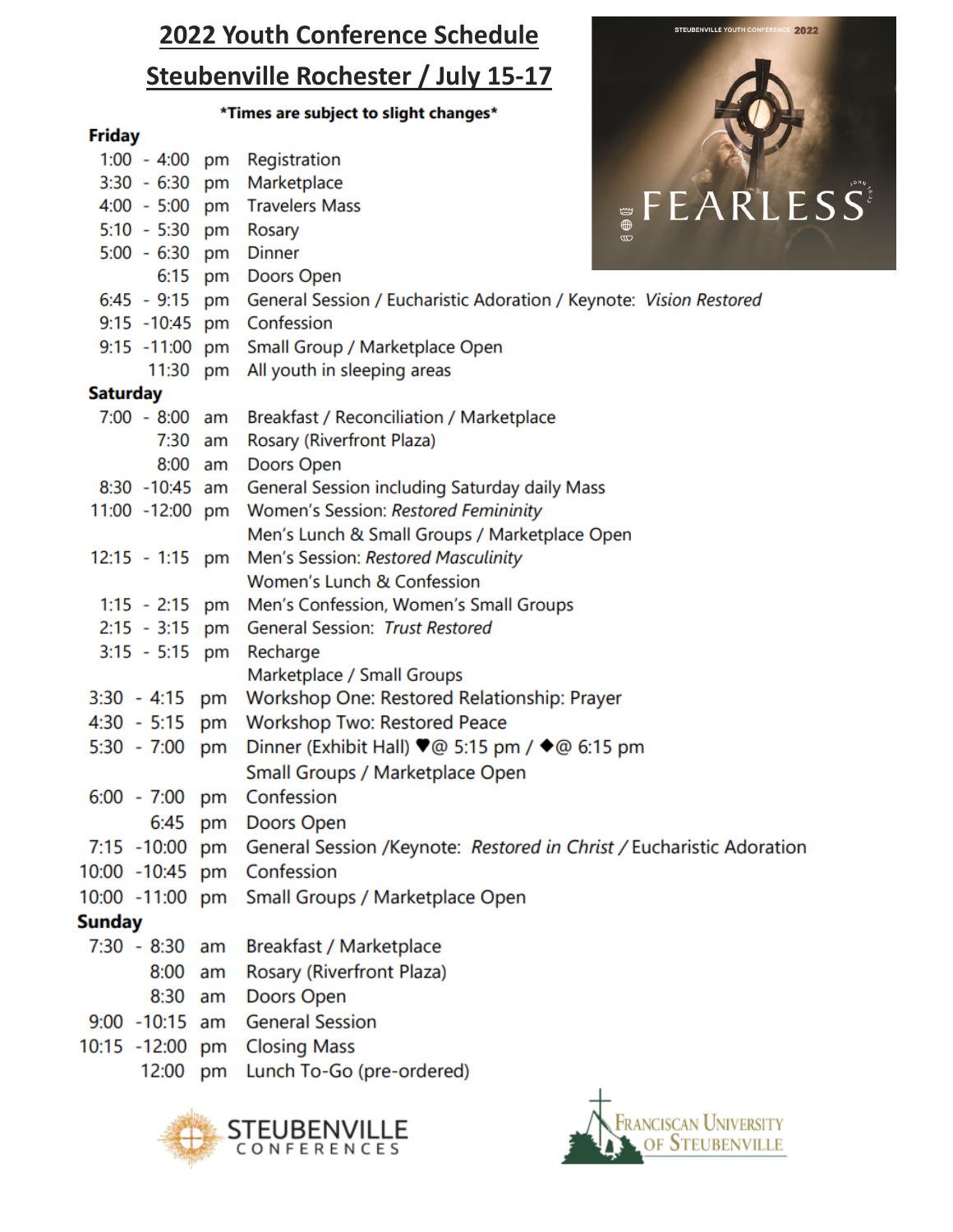| <b>STEUBENVILLE YOUTH CONFERENCI</b><br>FEARLESS                           | <b>Steubenville Conference - Rochester, MN</b><br><b>Located at the Mayo Civic Center</b><br><b>July 15-17, 2022</b><br>\$375<br>1/8/22 begins \$400 |
|----------------------------------------------------------------------------|------------------------------------------------------------------------------------------------------------------------------------------------------|
| Teen's Name                                                                |                                                                                                                                                      |
|                                                                            |                                                                                                                                                      |
|                                                                            |                                                                                                                                                      |
| Parent Cell Phone(s)                                                       |                                                                                                                                                      |
| School                                                                     | Current Grade                                                                                                                                        |
| <b>Parent Interested in Attending?</b> YES / NO<br>If Yes, List Name Here: |                                                                                                                                                      |
|                                                                            | \$50 Deposit Due with Registration *\$25 non-refundable*                                                                                             |

*Turn into St. Joseph Parish Office with ATTN: Gabriel Leahy \*Make Checks Payable to St. Joseph with "Steubenville" noted in Memo\**

### *\*Registration is Double Sided\**

| <b>OFFICE USE ONLY</b>        |           |          |          |
|-------------------------------|-----------|----------|----------|
| <b>Registration Received:</b> | Payment S | Check #l | Initials |